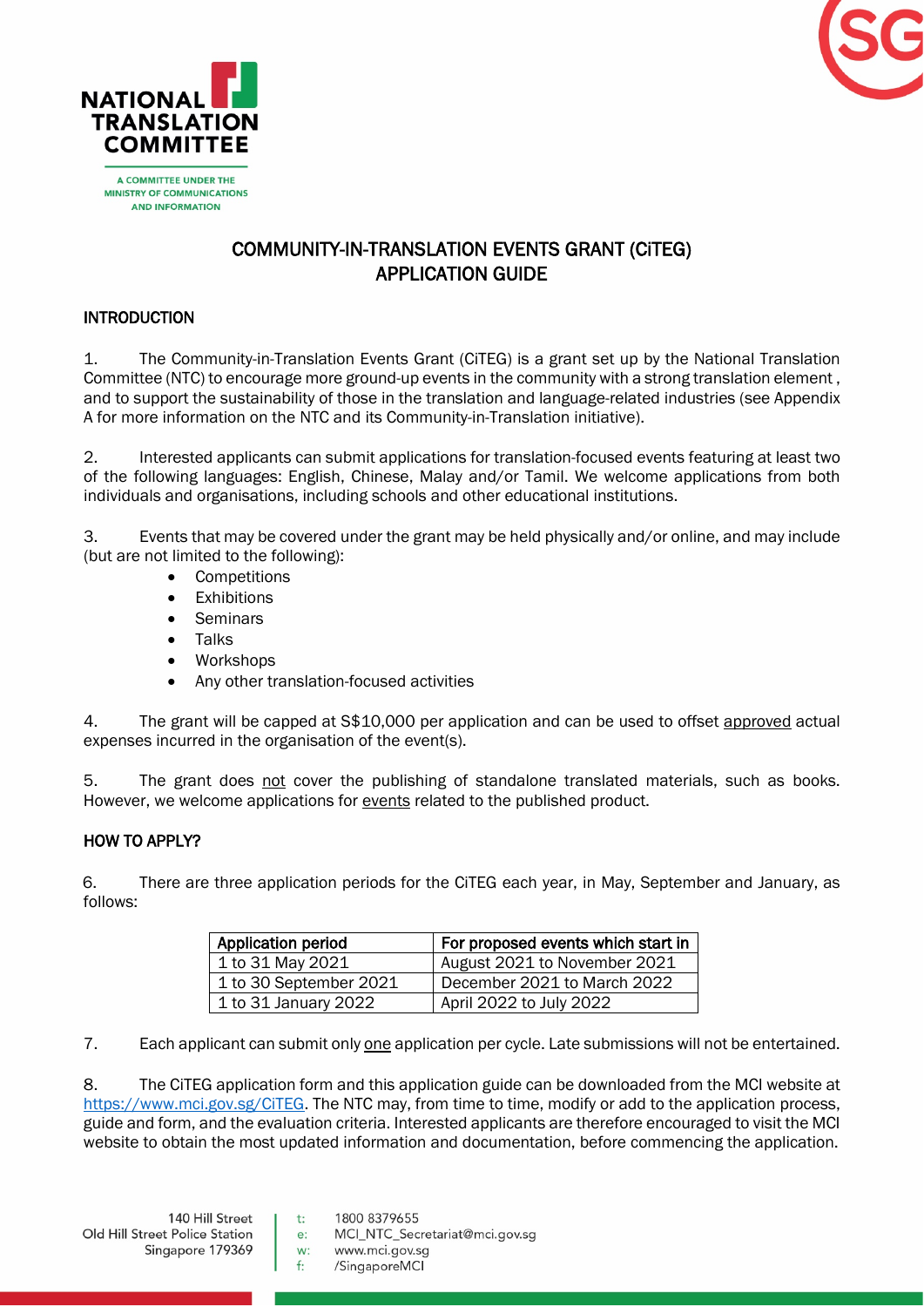9. Applicants should submit the completed application form, together with all relevant supporting documents via the submission form at [https://go.gov.sg/citeg-submit.](https://go.gov.sg/citeg-submit)

10. Applicants are required to declare other sources of funding for the proposed event, including funding that has been received and funding that the applicant is applying for or intends to apply for.

#### HOW WILL APPLICATIONS BE ASSESSED?

11. Applications will be assessed based on the relevance, impact, outreach, publicity, cost effectiveness and proposed implementation of their event(s), as well as the track record of the applicant. The event(s) should have a strong translation element and contribute to promoting or raising translation standards in Singapore (see Appendix B for more details).

12. To facilitate assessment of applications, please ensure that the information provided is complete and accurate. The application should be completed in the English language and should be in typewritten form or legible handwriting. Where relevant, information may also be provided in Chinese, Malay, and/or Tamil.

13. Applicants may be required to submit further information or documents which the NTC deems necessary for the evaluation of the application, and to clarify or make amendments to any aspect of their application.

14. The NTC reserves the right to reject incomplete or illegible applications, and applications containing false or misleading information.

15. The approved amount of funding for each application will depend on the evaluation outcome and recommendation put forth by the NTC's CiTEG Evaluation Panel, as well as availability of funds. The NTC reserves the right to allocate any amount of funding commensurate with the proposed event(s). The evaluation outcome and funding amount decided upon by the Evaluation Panel are final and shall not be called into question by the applicant.

#### WHAT'S NEXT?

16. Applicants can expect to be notified of their application outcome within two months of submitting their application.

17. Successful applicants should also note that funds will be reimbursed only after completion of their project, based on actual expenses incurred. Successful applicants are required to submit all relevant invoices and a post-event report within 60 days from the end of the event, for record and verification.

18. Each awarded grant will be subject to the terms and conditions set out and incorporated in the Letter of Offer.

#### **ENOUIRIES**

19. Please submit your enquiry at <https://go.gov.sg/citeg-enquiry> or via email to [MCI\\_NTC\\_Secretariat@mci.gov.sg](mailto:MCI_NTC_Secretariat@mci.gov.sg) with the subject line "NTC CiTEG Enquiry".

*citeg/appln/guide/v2 Last updated 30 April 2021*

140 Hill Street Old Hill Street Police Station Singapore 179369

 $t$ : 1800 8379655

MCI NTC Secretariat@mci.gov.sq  $e$ :

www.mci.gov.sq  $W<sup>2</sup>$  $f$ : /SingaporeMCI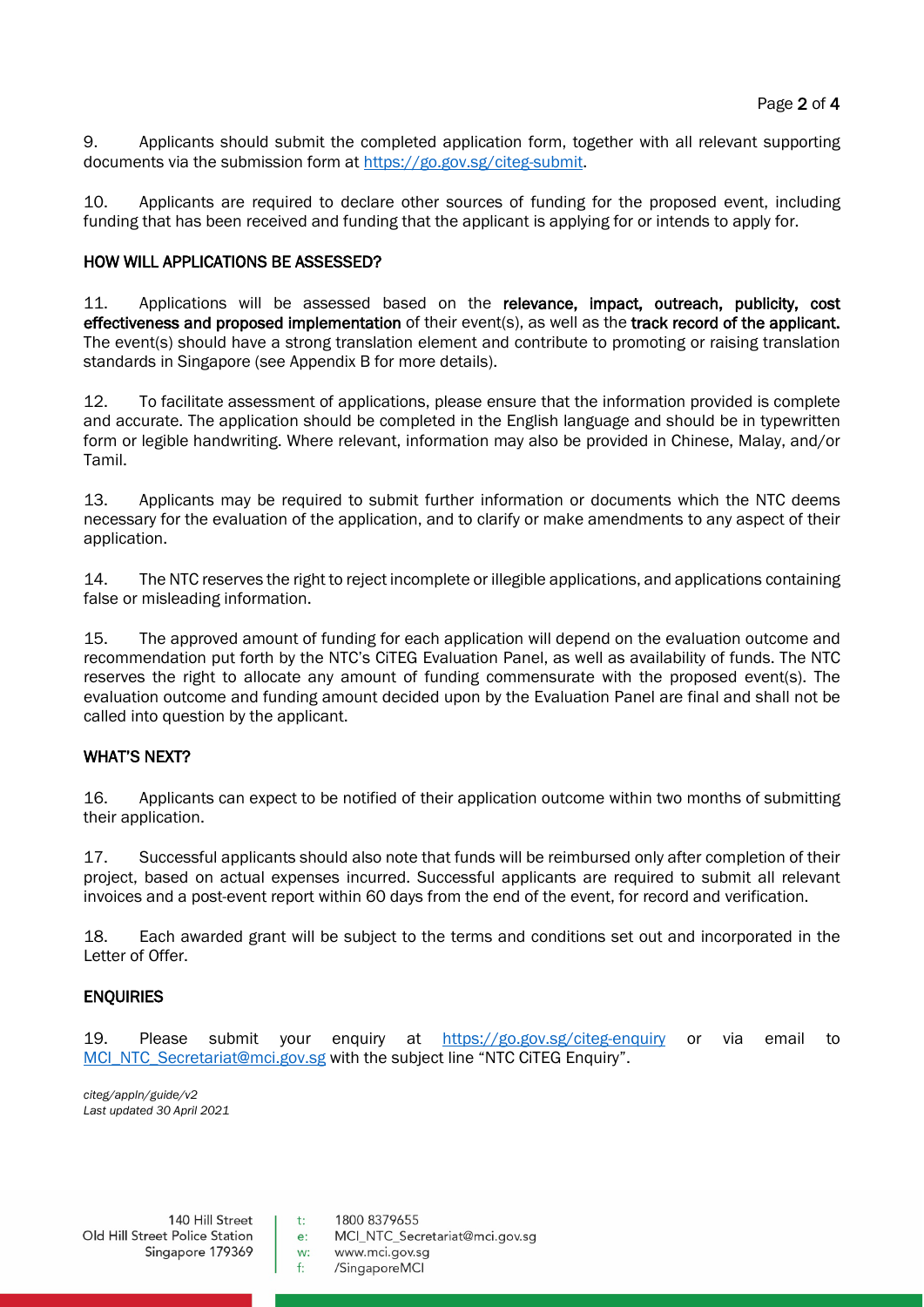Page 3 of 4

#### APPENDIX A

#### ABOUT THE NATIONAL TRANSLATION COMMITTEE ("NTC")

- 1. The NTC aims to enhance translation capabilities in Singapore through:
	- a. Promoting best practices among public sector agencies on procuring/producing translation;
	- b. Creating a collaboration platform among the public, private and people sectors, to promote and raise translation standards; and
	- c. Nurturing the next generation of translation talent for Singapore.

2. There are also three Resource Panels (RPs), one each for Chinese, Malay and Tamil Languages. The roles of the RPs are to:

- a. Assist and support the implementation of the NTC's initiatives, aimed at raising translation standards for the particular language; and
- b. Help standardise the translations of terms in the official languages in Singapore, and to advise on the appropriateness of terms in the official languages adopted by the media and government agencies.

#### WHAT IS THE COMMUNITY-IN-TRANSLATION (CIT) INITIATIVE?

3. The NTC launched the Community-in-Translation (CiT) initiative in 2016 to bring together likeminded partners from various sectors, to raise awareness and interest in translation among our young through multiple platforms, including translation-related competitions, workshops and seminars. The NTC hopes that this will help create a healthy translation ecosystem, with a sustainable pipeline of bilingual talents to boost translation standards in Singapore.

4. Under the CiT initiative, besides organising translation workshops and seminars in all three mother tongue languages for teachers and students, the NTC also supports language- and translation-related competitions organised by various organisations and schools.

5. Supporting these events signals the NTC's support in encouraging community partners to play a part in promoting the use of all four official languages in a fun and engaging manner, and to raise awareness of and interest in translation among teachers and students. These activities also enable participants to see how translation plays a part in our daily lives.

 $140$  Hill Street Old Hill Street Police Station Singapore 179369

1800 8379655  $t$ :

MCI NTC Secretariat@mci.gov.sq  $e$ :

www.mci.gov.sq  $W<sup>2</sup>$  $f$ : /SingaporeMCI